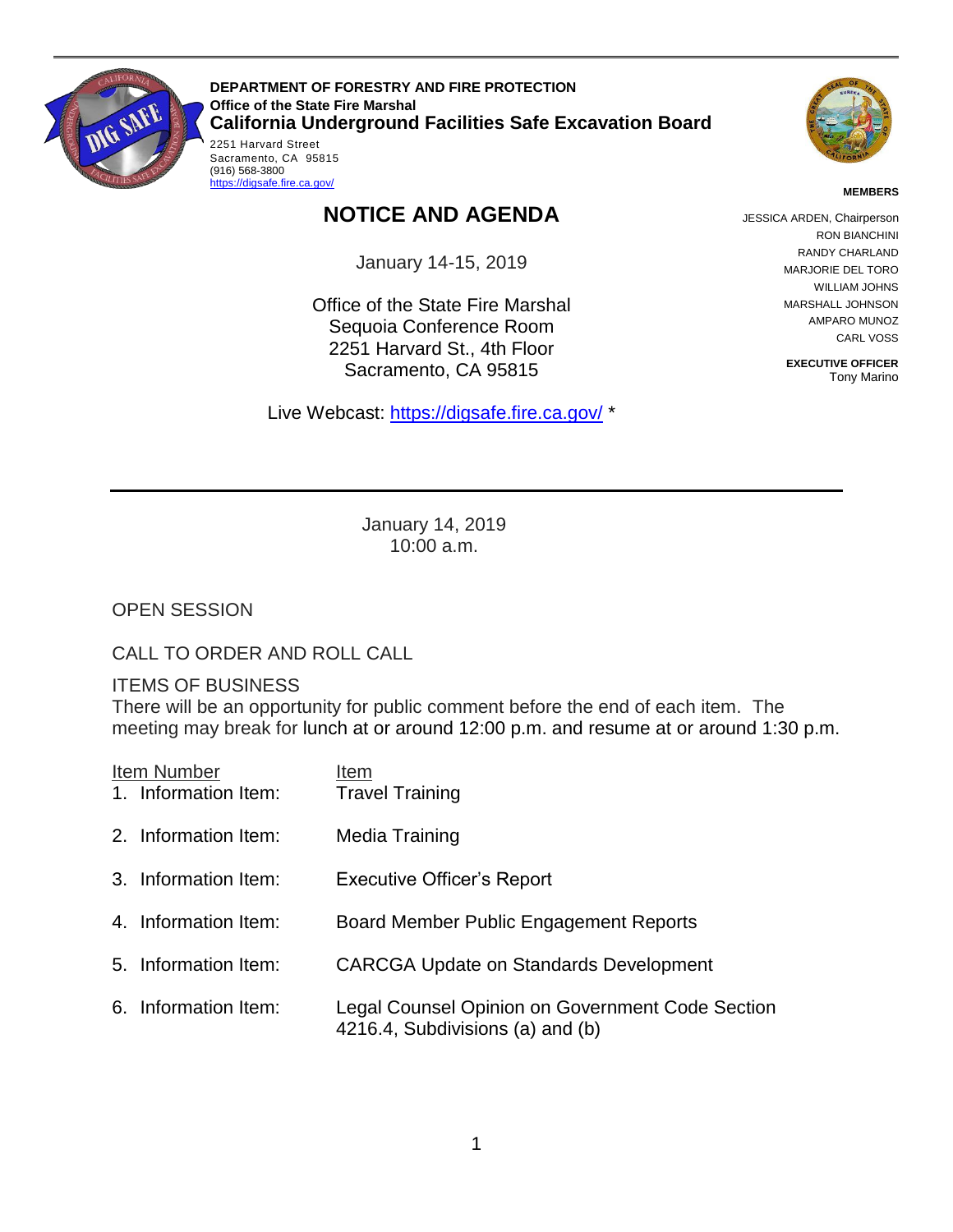- 7. Action Item: Board Policies: Staff will present current policies for discussion and adoption/re-adoption. **These are possible action items.** 
	- **a)** Legislative Framework L-01: 49 USC 60116 Public Education Programs
	- **b)** Legislative Framework L-01a: 49 CFR 192.614, 49 CFR 195.422 Damage Prevention Program
	- **c)** Legislative Framework L-02: 49 USC 60134(b) Damage Prevention Program Elements
	- **d)** Legislative Framework L-02a: 49 CFR 198.55 What criteria will PHMSA use in evaluating the effectiveness of State damage prevention enforcement programs?
	- **e)** Legislative Framework L-03: California's Dig Safe Law
	- **f)** Organization B-02: Mission
	- **g)** Organization B-03: Vision
	- **h)** Organization B-04: Values
	- **i)** Organization B-05: Enforcement Philosophy
	- **j)** Responsibilities and Accountabilities A-01: Responsibilities of the Board
	- **k)** Responsibilities and Accountabilities A-02: Responsibilities of Board **Members**
	- **l)** Responsibilities and Accountabilities A-03: Responsibilities of the Executive Officer
	- **m)** Responsibilities and Accountabilities A-05: Coordination with State and Federal Agencies
	- **n)** Compliance C-01: Compliance with Legislative and Administrative Process Requirements
	- **o)** Governance G-02: Election of Board Chair and Vice Chair
- 8. Action Item: Election of Chairperson and Vice Chairperson (Government Code § 4216.14(e))
- 9. Information Item: 2018 Results Report and 2019 Plan
- 10.Information Item: Discussion on the California Public Utilities Commission's Order Instituting Investigation into Potential Locate and Mark Violations

## OTHER BUSINESS PUBLIC FORUM ADJOURNMENT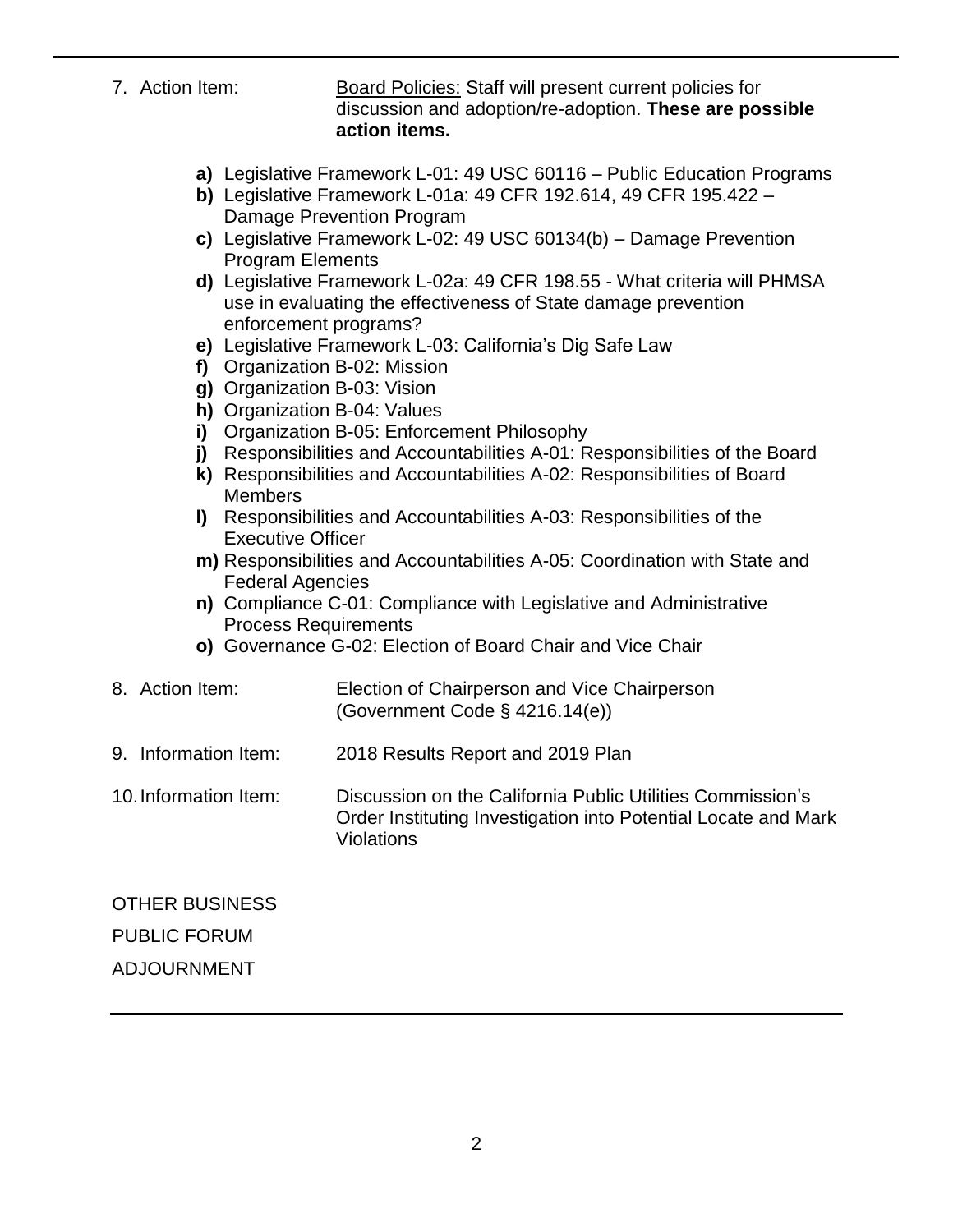## **Workshop Agenda**

January 15, 2019 9:00 a.m.

OPEN SESSION

CALL TO ORDER AND ROLL CALL

 meeting may break for lunch at or around 12:00 p.m. and resume at or around 1:30 p.m. ITEMS OF BUSINESS There will be an opportunity for public comment before the end of each item. The

Item Number Item

11.Information Item: Draft Regulations on Area of Continual Excavation, Investigation, and Enforcement.

OTHER BUSINESS PUBLIC COMMENT ADJOURNMENT